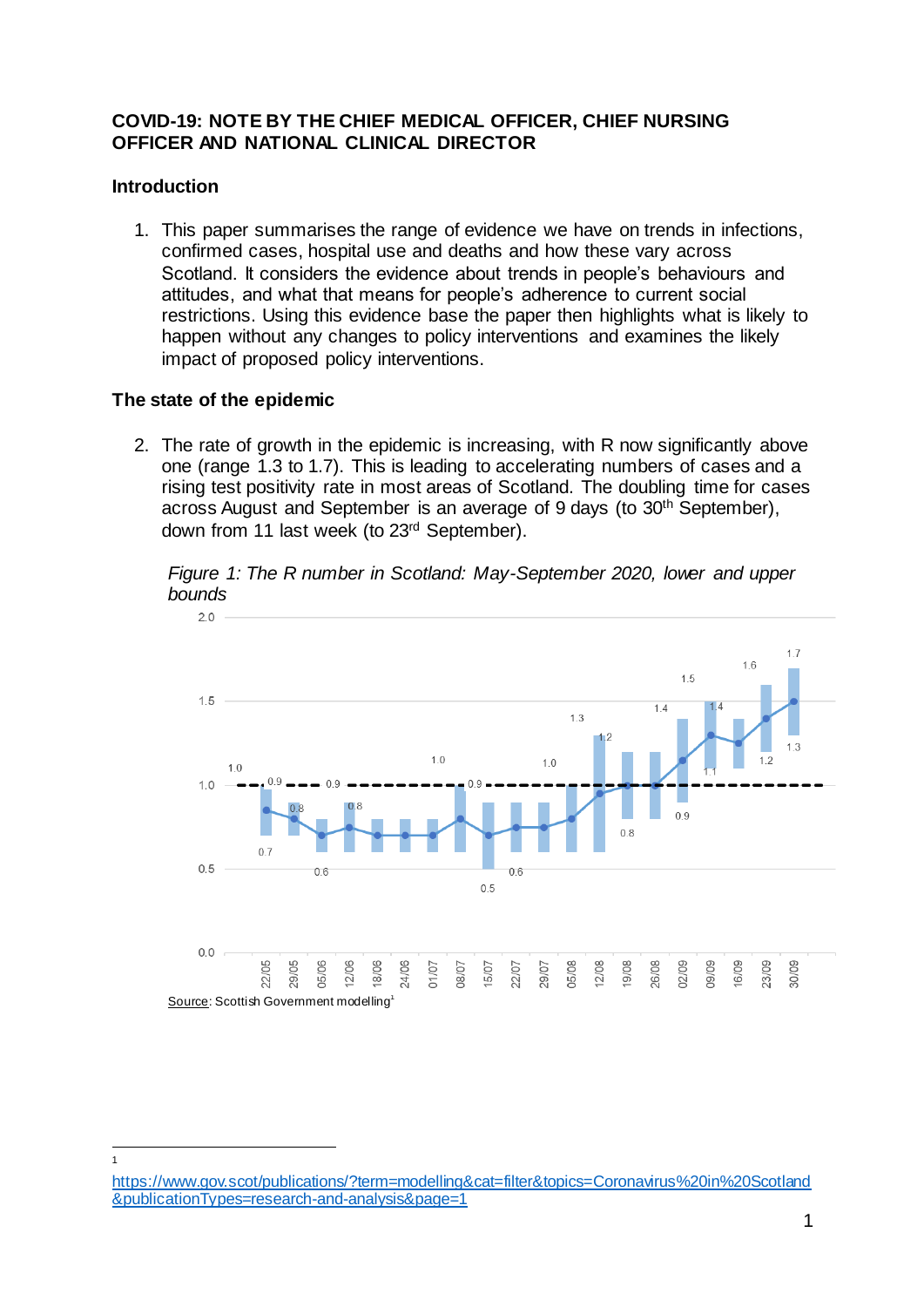3. We know the total number of confirmed cases is lower than the total number of new Covid-19 infections, as some people don't have symptoms and some people with symptoms don't come forward for testing. Currently we estimate the total number of infections is around 2,900 per day, which represents around 13% of the peak in March/April. <sup>2</sup> **However, at the current rate of growth (7% increase per day), the number of infections would be at the level of the March peak by the end of October.** 



*Figure 2: Estimated total number of infections*

- 4. In the past week (to Monday  $5<sup>th</sup>$  October) there have been 18 deaths where someone has died within 28 days of their first positive test result for Covid-19 in Scotland, which is a noticeable increase over recent weeks given that there were 18 deaths based on this definition across the whole month before that.
- 5. Over the second half of September, cases have increased most rapidly for young people. While cases for people under 20 more than tripled in the week ended 28th September, over recent days there has hardly been any change in the number of new Covid-19 cases amongst this age group. The impact of Covid-19 on young people is yet to be fully understood, but evidence of the lasting effects of Covid-19, e.g. 'long Covid', are becoming more apparent including among younger people.
- 6. Cases are growing quickly in other age groups. Given Covid-19 affects older people more significantly, this increase will lead to an increase in deaths. Cases in people aged over 80 have grown by 60% in the last week and cases for those aged 60-79 have more than doubled with an increase of almost 120%. Cases in the last 7 days per 100,000 people (to Monday  $5<sup>th</sup>$  October) are now highest amongst 20-39 year olds.<sup>3</sup>

j

<sup>2</sup> <https://www.gov.scot/publications/coronavirus-covid-19-modelling-epidemic-issue-no-20/>

<sup>&</sup>lt;sup>3</sup> Source: Public Health Scotland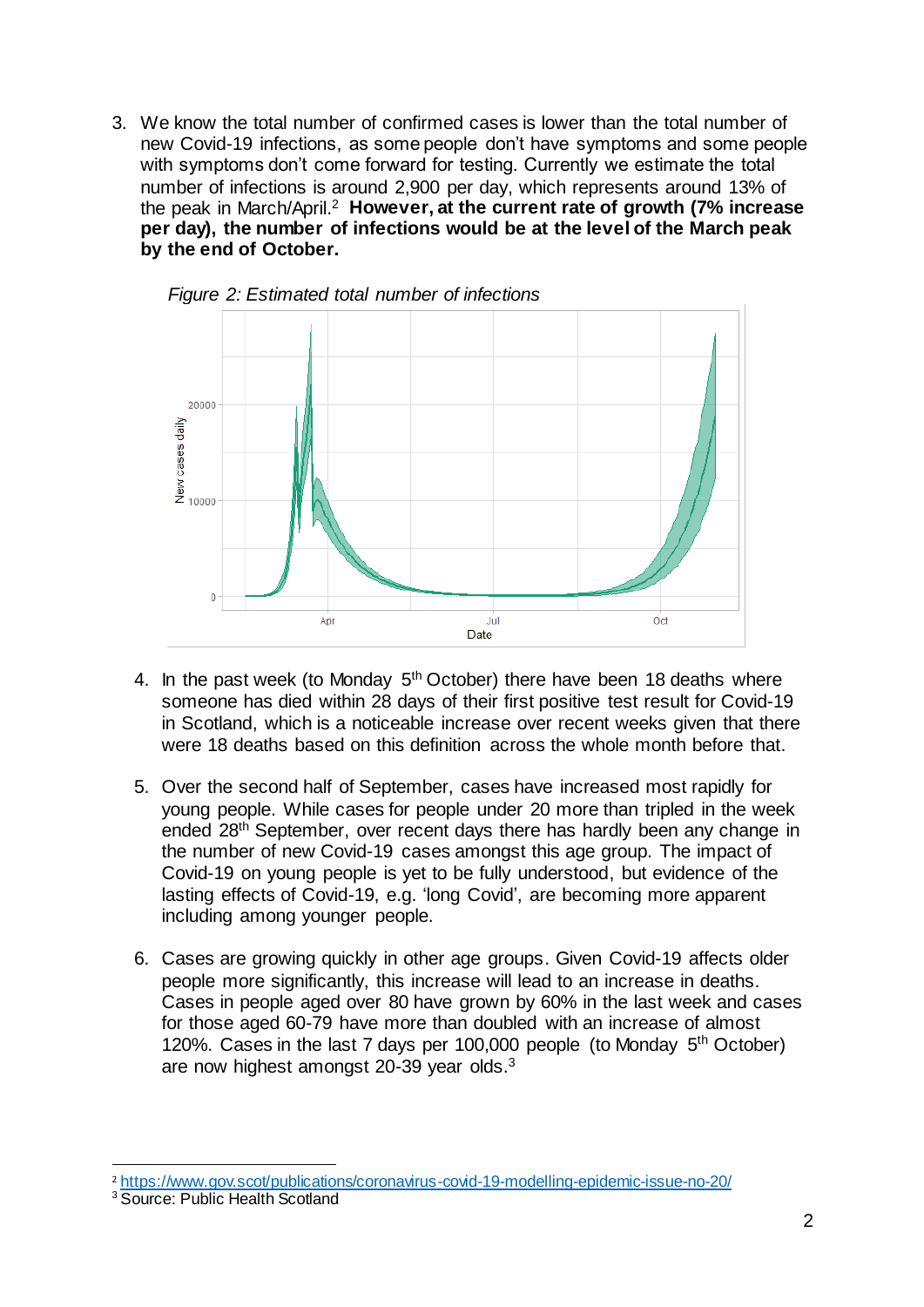*Table 1: Number of new cases in the last 7 days per 100,000 people by age<sup>3</sup>*

|              | 31 August 2020 | 07 September 2020 | 14 September 2020 | 21 September 2020 | 28 September 2020 | 05 October 2020 |
|--------------|----------------|-------------------|-------------------|-------------------|-------------------|-----------------|
| $0 - 19$ yrs | 12.0           | 16.9              | 14.6              | 30.6              | 101.3             | 113.0           |
| $20 - 39$    | 19.3           | 34.7              | 36.9              | 51.6              | 73.6              | 124.6           |
| $40 - 59$    | 9.6            | 19.5              | 24.1              | 36.9              | 40.1              | 87.7            |
| $60 - 79$    | 2.9            | 6.3               | 11.4              | 18.1              | 25.2              | 54.7            |
| $80+$        | 3.3            | 3.0               | 7.0               | 11.5              | 22.6              | 35.6            |

*Figure 3: Percentage change in new Covid-19 cases in Scotland: last 7 days vs previous 7 days. September and October 2020<sup>3</sup>*



7. The number of hospital admissions and people in ICU, while still low, continues to increase rapidly: a 79% increase in the number of people in hospital with Covid-19 in the week to Monday 5<sup>th</sup> October. We expect this to continue rising, with this typically lagging behind new cases by 1-2 weeks.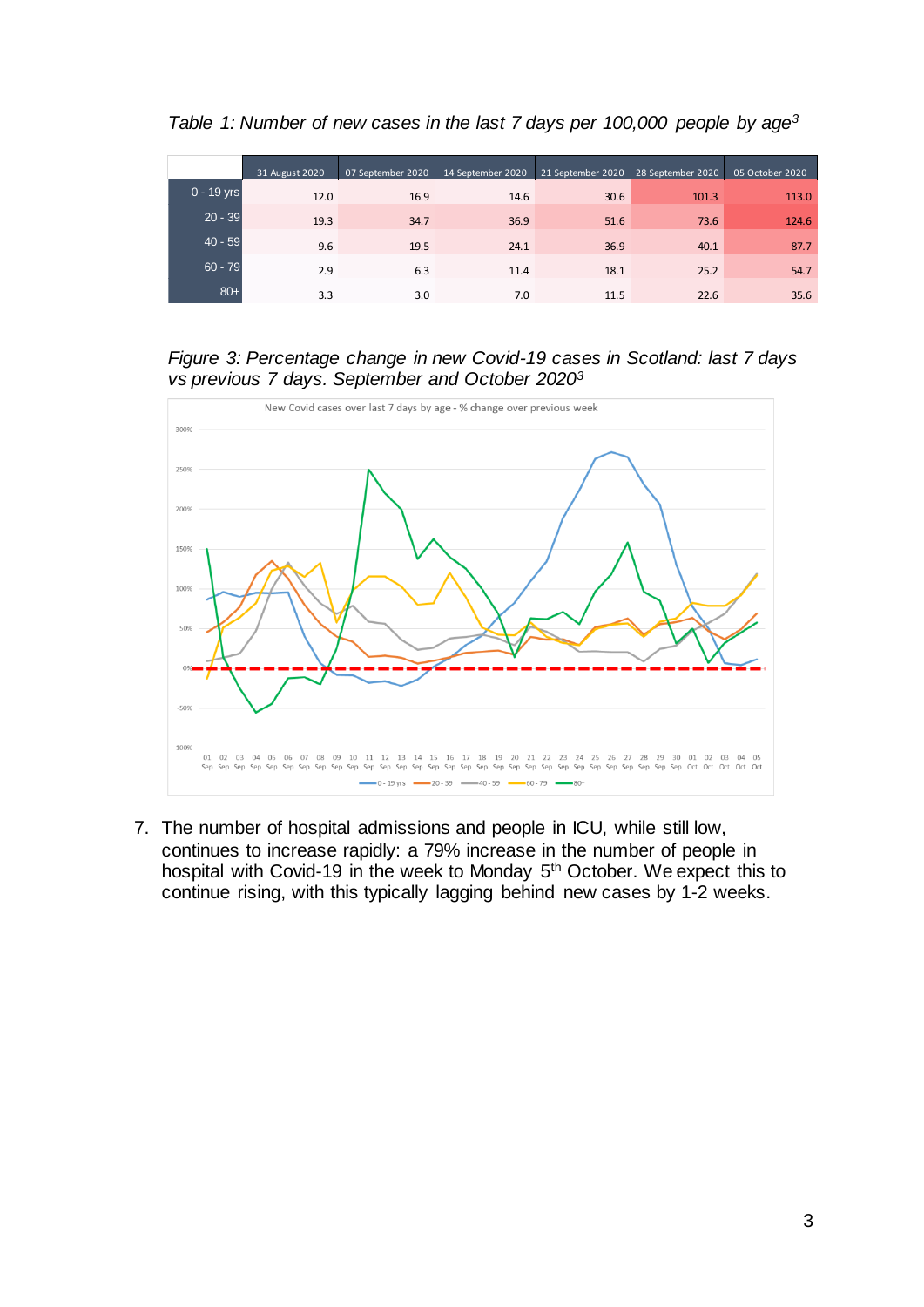*Figure 4: Trends in the number of people in hospital with Covid-19, Scotland, September to October 2020* 



Source: Scottish Government website: [https://www.gov.scot/publications/coronavirus-covid-](https://www.gov.scot/publications/coronavirus-covid-19-trends-in-daily-data/)[19-trends-in-daily-data/](https://www.gov.scot/publications/coronavirus-covid-19-trends-in-daily-data/)

*Figure 5: Trend in the number of people admitted to hospital and ICU with Covid-19*



Source: Scottish Government website[: https://www.gov.scot/publications/coronavirus-covid-](https://www.gov.scot/publications/coronavirus-covid-19-trends-in-daily-data/)[19-trends-in-daily-data/](https://www.gov.scot/publications/coronavirus-covid-19-trends-in-daily-data/) (and now available and updated regularly on the Public Health Dashboar[d https://public.tableau.com/profile/phs.covid.19#!/vizhome/COVID-](https://public.tableau.com/profile/phs.covid.19#!/vizhome/COVID-19DailyDashboard_15960160643010/Overview)[19DailyDashboard\\_15960160643010/Overview](https://public.tableau.com/profile/phs.covid.19#!/vizhome/COVID-19DailyDashboard_15960160643010/Overview)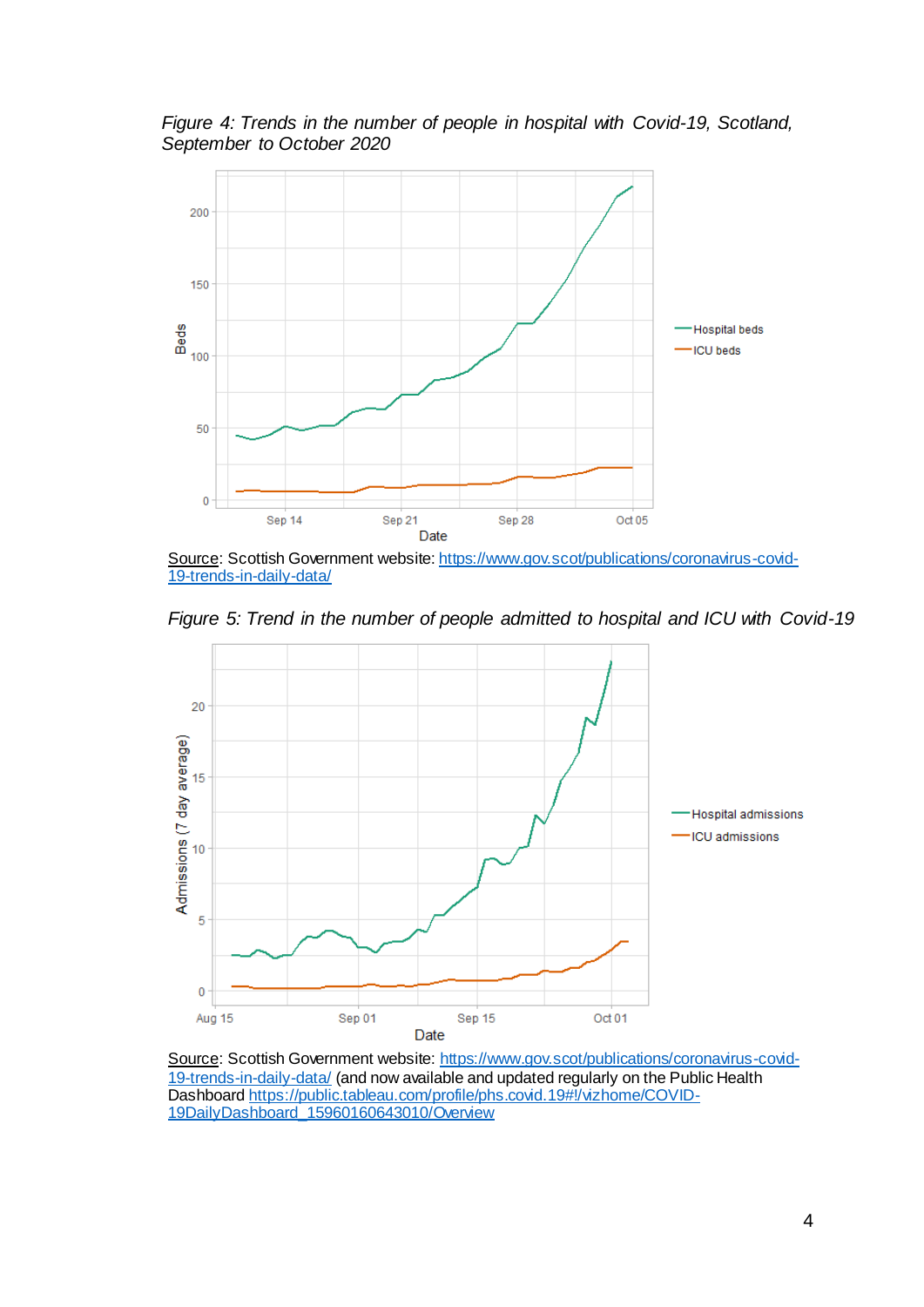# **The position in central Scotland**

8. At a regional level the epidemic is showing a highly variable and changing pattern, as can be seen in Table 2 below.

| <b>Health Board</b>              | <b>New positive</b><br>cases tested in<br>past seven days | <b>Rate positive cases</b><br>per 100,000<br>population in past<br>seven days | <b>Cumulative positive</b><br>cases |
|----------------------------------|-----------------------------------------------------------|-------------------------------------------------------------------------------|-------------------------------------|
| Ayrshire and Arran               | 234                                                       | 63.4                                                                          | 1,932                               |
| <b>Borders</b>                   | 32                                                        | 27.7                                                                          | 544                                 |
| Dumfries and Galloway            | 40                                                        | 26.9                                                                          | 449                                 |
| Fife                             | 143                                                       | 38.3                                                                          | 1,473                               |
| <b>Forth Valley</b>              | 190                                                       | 62.0                                                                          | 1,631                               |
| Grampian                         | 133                                                       | 22.7                                                                          | 2,451                               |
| Greater Glasgow and<br>Clyde     | 1,728                                                     | 146.1                                                                         | 10,755                              |
| Highland                         | 75                                                        | 23.3                                                                          | 728                                 |
| Lanarkshire                      | 825                                                       | 124.6                                                                         | 5,187                               |
| Lothian                          | 943                                                       | 103.9                                                                         | 5,749                               |
| Orkney                           | $\overline{0}$                                            | 0.0                                                                           | 23                                  |
| Shetland                         | $\overline{0}$                                            | 0.0                                                                           | 60                                  |
| Tayside                          | 160                                                       | 38.3                                                                          | 2,674                               |
| Eileanan Siar (Western<br>Isles) | 21                                                        | 78.6                                                                          | 50                                  |
| <b>Total</b>                     | 4,524                                                     | 82.8                                                                          | 33,706                              |

*Table 2: Positive cases by Health Board, to week ended 5 th October, by specimen date<sup>1</sup>*

Source: Scottish Government website: [https://www.gov.scot/publications/coronavirus-covid-19-trends-in](https://www.gov.scot/publications/coronavirus-covid-19-trends-in-daily-data/)[daily-data/](https://www.gov.scot/publications/coronavirus-covid-19-trends-in-daily-data/); and Public Health Scotland dashboard:

[https://public.tableau.com/profile/phs.covid.19#!/vizhome/COV ID-19DailyDashboard\\_15960160643010/Overview](https://public.tableau.com/profile/phs.covid.19#!/vizhome/COVID-19DailyDashboard_15960160643010/Overview) 1 This table includes cases with specimen date up to  $5<sup>th</sup>$  October as reported on  $6<sup>th</sup>$  October so data are incomplete for the latest days. Rates will be higher when full test results are available.

9. The position in Central Scotland is of particular concern. Several Health Board areas including Greater Glasgow and Clyde, Lanarkshire and Lothian have been tracking rates in excess of 100 positive cases per 100,000 population over the last 7 days, with a rate of 146.1 in Greater Glasgow and Clyde over the last 7 days. Each of these Health Boards has been adding over 100 additional new cases to their count per day over the last week, and for Greater Glasgow the number of daily cases has been in excess of 200 cases per day (with 1,728 new positive cases in the week to 5<sup>th</sup> October).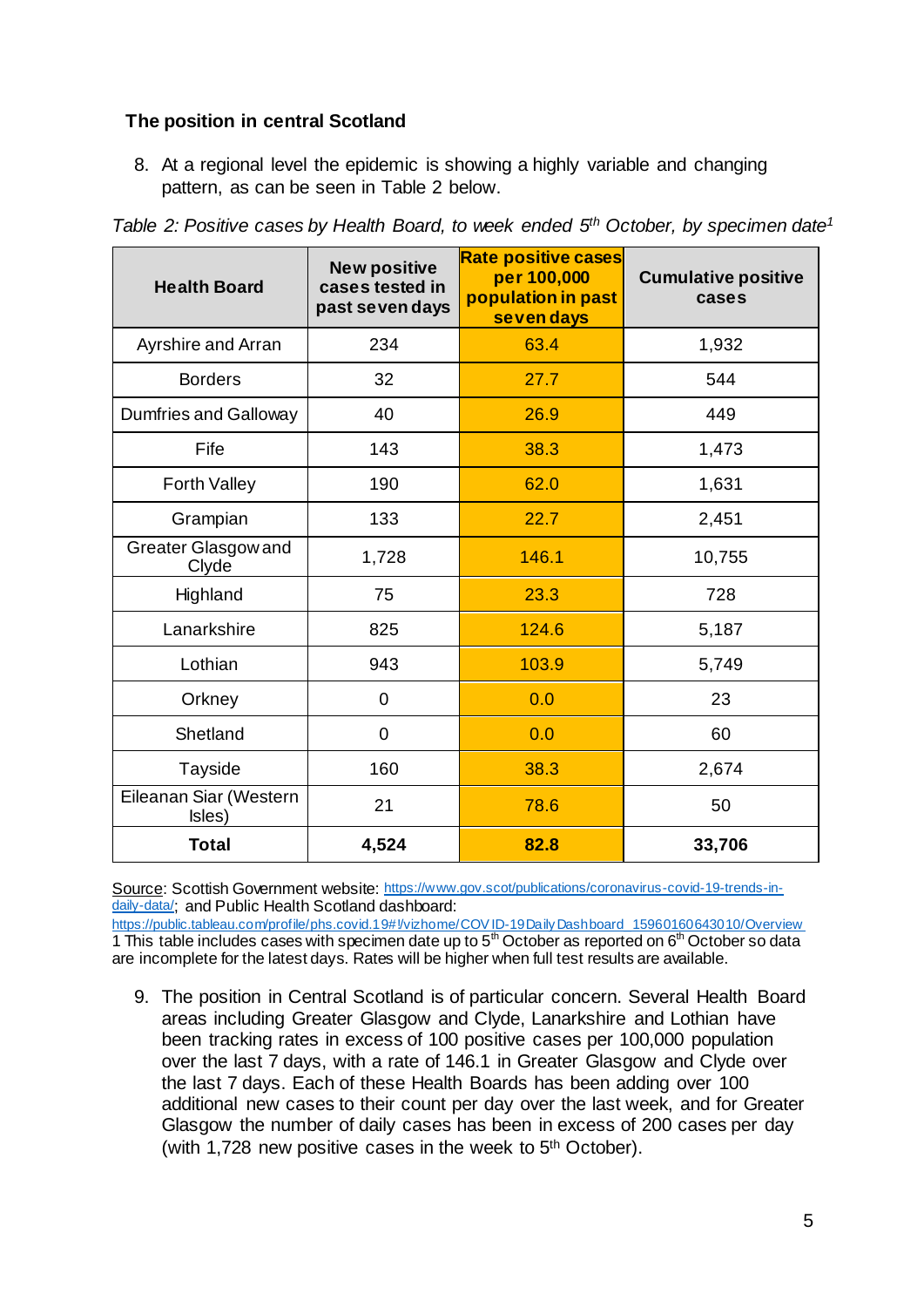10.These 3 Health Board areas now account for three quarters of all new positive cases in Scotland over the past 7 days and nearly two thirds of cumulative positive cases overall. However, we can also now see that neighbouring areas in Ayrshire and Arran and Forth Valley are also showing an increase in excess of 55 cases per 100,000, suggesting there may be a 'ripple' effect spreading from existing areas of high case numbers and growth.



*Figure 6: 7 day total cases per 100,000 population*

- 11.Analysis by the National Incident Management Team (NIMT) of the situation in NHS Lanarkshire highlighted an increasing contribution of those aged 40-64 years of age to this increase. The NIMT noted that this pattern now appears to be repeating in NHS Greater Glasgow and Clyde, and the concern is that this pattern may spread into other areas.
- 12.The number of people in hospital with confirmed COVID-19 has been increasing in recent weeks from a low level in the summer. Of the 262 people in hospital on 5th October, the majority were in GGC (112) and Lanarkshire (65) (although note that people from other areas could potentially be treated in these Board areas).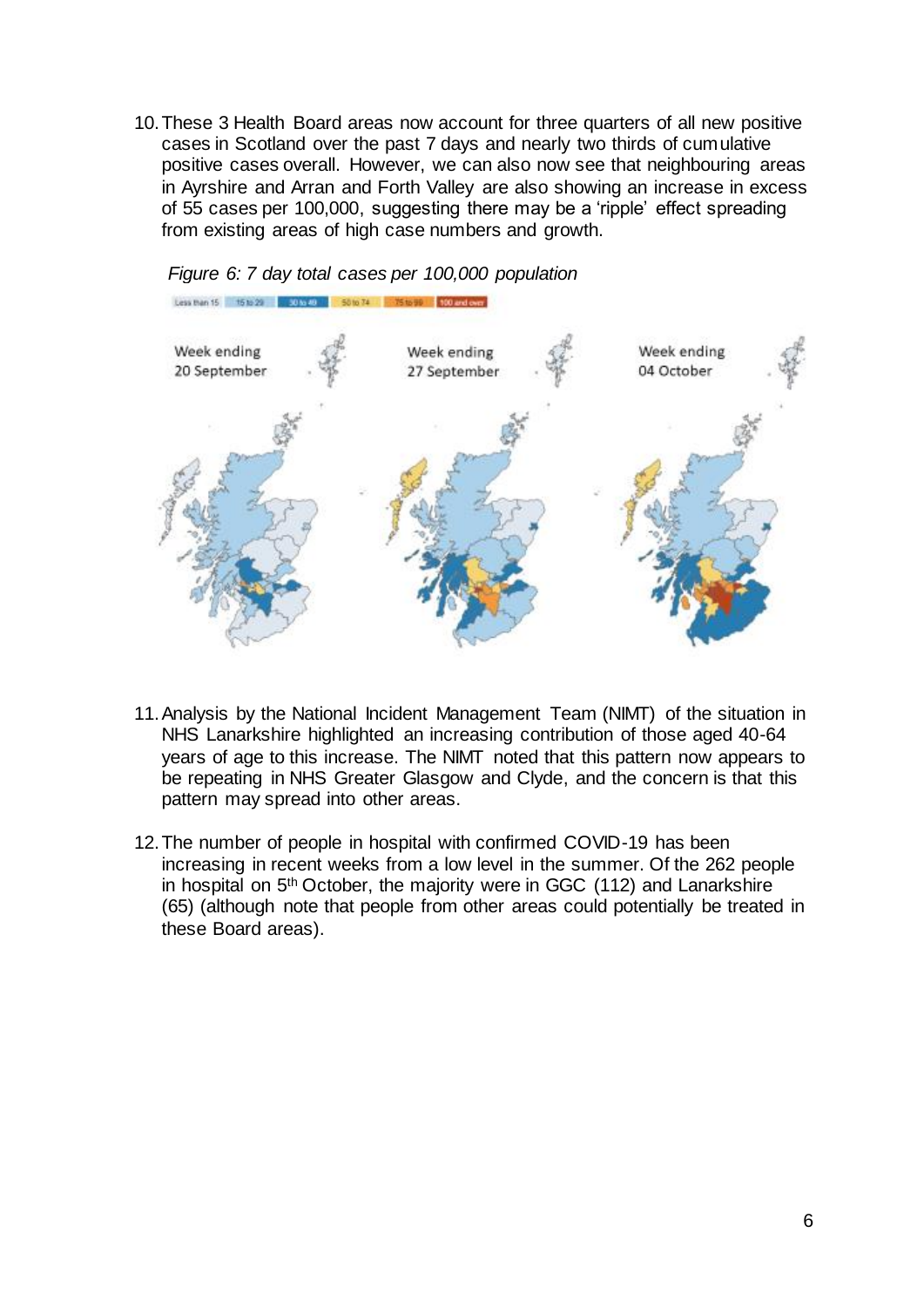

*Figure 7: Confirmed COVID-19 patients in hospital by health board*

- 13.Latest figures show there were 25 recently confirmed COVID-19 cases in ICU, so numbers are still very low compared with the first peak in April when there were around 200. Of these, 6 are in Greater Glasgow and Clyde, and 6 in Lothian.
- 14.The nature of these data suggest the need for urgent local measures in Greater Glasgow and Clyde, Lanarkshire and Lothian to focus on reducing the rate of growth and incidence of cases in these areas. However, analysis of the latest data suggests that local restrictions should also be extended to those areas that are also beginning to show signs of tracking a significant increase in case numbers – namely Ayrshire and Arran and Forth Valley.

#### **How does Scotland compare in the UK and internationally**

15.The UK Nations are broadly tracking each other in cases per 100,000, though the R value is currently higher in Scotland than other UK Nations.

|                | Lower<br>limit | Upper<br>limit | Change in the last week                            |
|----------------|----------------|----------------|----------------------------------------------------|
| Scotland       | 1.3            | 1.7            | Lower and upper limit increasing                   |
| England        | 1.2            | 1.6            | Lower limit constant and upper limit<br>increasing |
| Wales          | 1.0            | 1.5            | Lower limit constant and upper limit<br>increasing |
| N <sub>l</sub> | 1.1            | 1.5            | Lower limit constant and upper limit<br>increasing |

*Table 3: R value in the UK*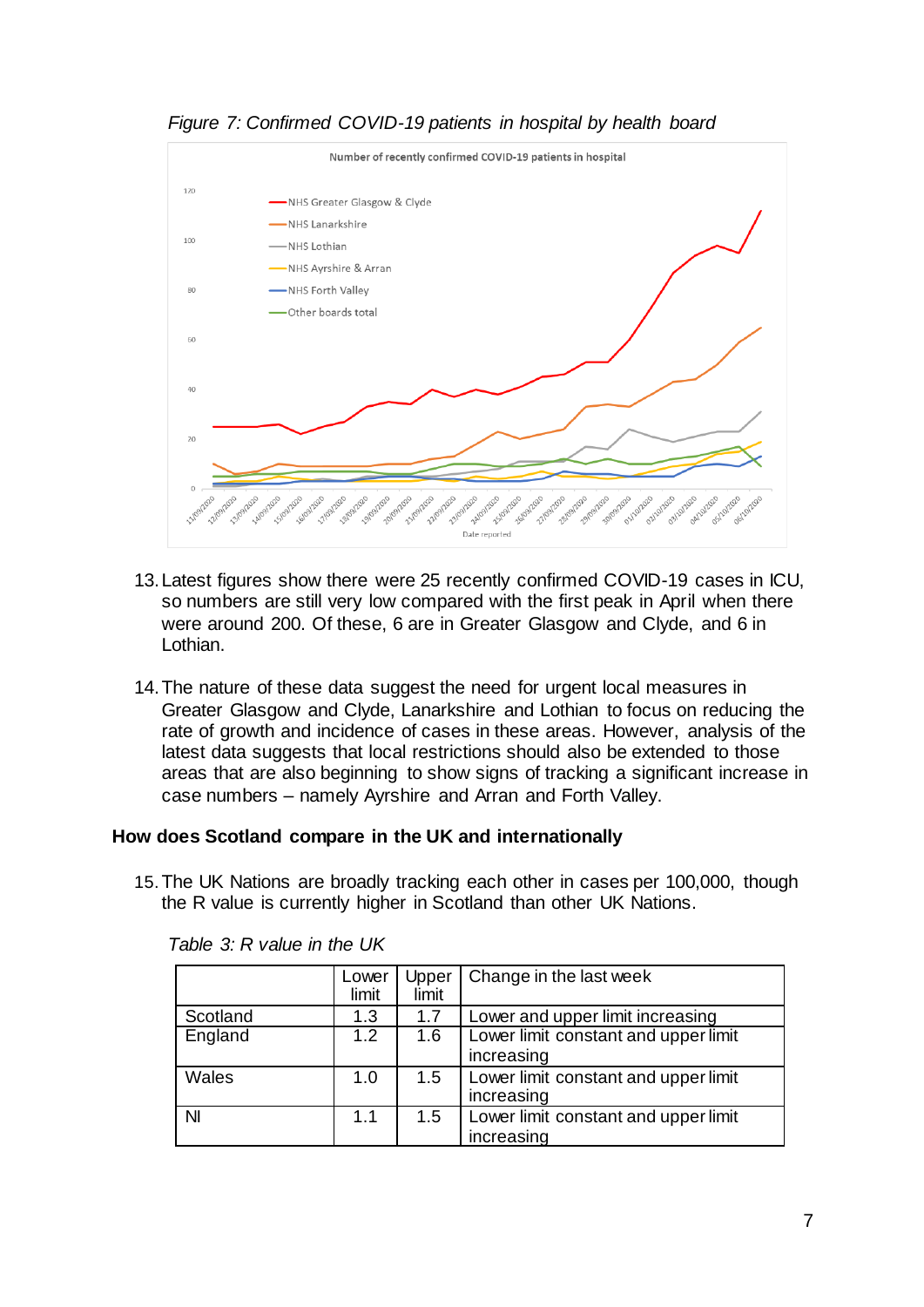16.The latest doubling times vary with Scotland showing a lower mid-range estimate but there is large uncertainty around the value ranging from 7.6 to 12.1. 4

|                  | Doubling Time | Lower estimate | Upper estimate |
|------------------|---------------|----------------|----------------|
| UK               | 9.9           | 8.6            | 11.7           |
| England          | 11.6          | 8.8            | 16.9           |
| Wales            | 11.4          | 8.0            | 19.6           |
| Scotland         | 9.3           | 7.6            | 12.1           |
| Northern Ireland | 13.7          | 10.0           | 21.8           |

*Table 4: Rate of change in R value in the UK*

17.Cases are increasing across Europe and many countries are dealing with a second wave.

*Figure 8: 7-day sum of cases per 100,000 population in Europe*



l <sup>4</sup> <https://www.gov.scot/publications/coronavirus-covid-19-modelling-epidemic-issue-no-20/>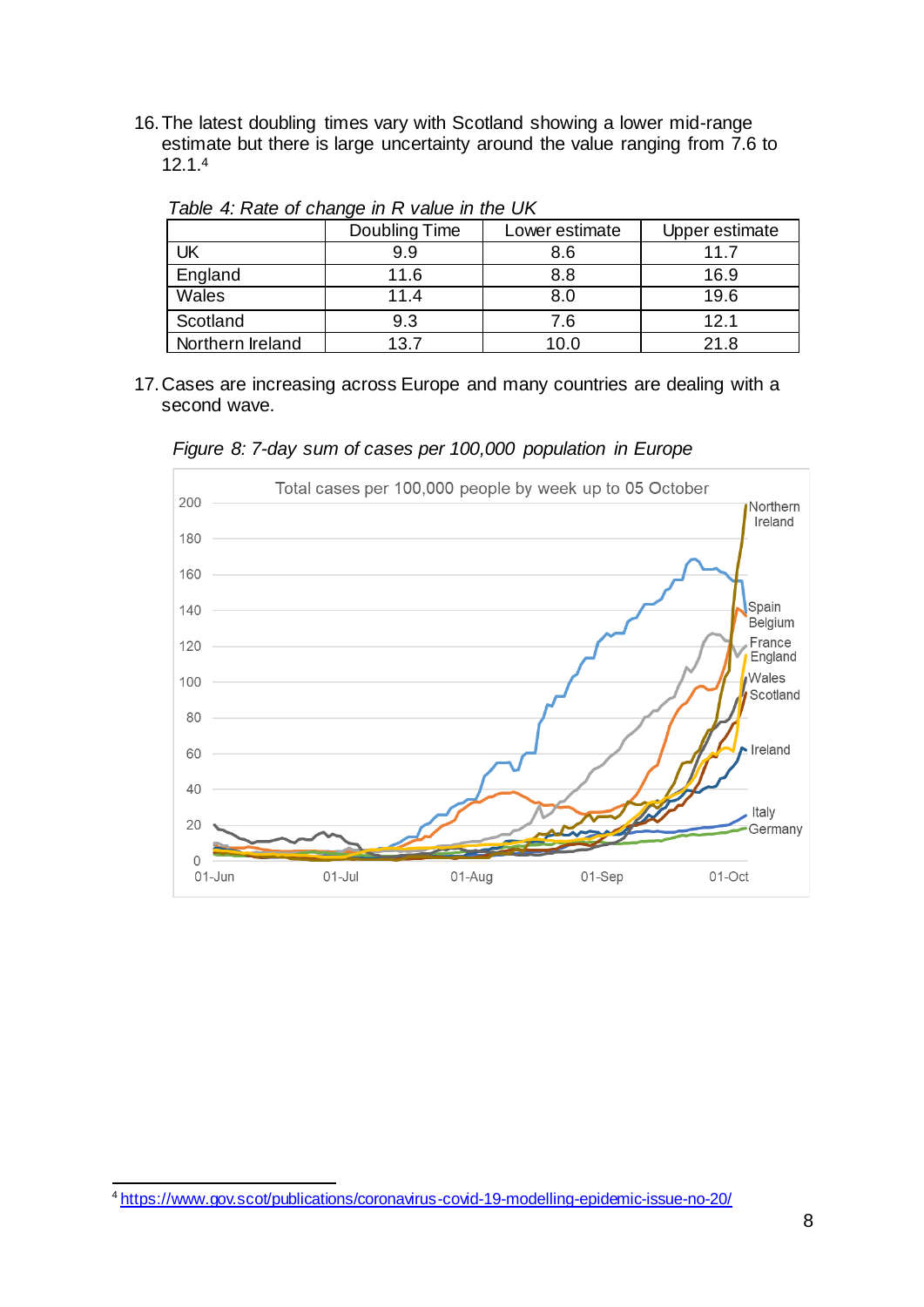*Figure 9: Trajectory of cases in France plotted 28 days ahead of Scotland and UK*



- 18.Looking internationally, in terms of total cases per 100,000 Scotland is continuing to closely track the situation in France with a 4 week lag, and Spain with a 6 week lag. Scotland currently has half the number of new infections as France and a quarter of those as Spain. Death rates in Spain increased significantly in mid-September and are now at a level 10 times the rate in Scotland (2.2 deaths per day per million people).
- 19.Both France and Spain have introduced strict new measures to reduce their rising numbers of infections and deaths including the closure of all bars in Paris for two weeks from 6<sup>th</sup> October, bars and restaurants in Marseille closed for 15 days from 30th September and additional restrictions Madrid with bars and restaurants closing by 10 pm.

# **The issue of compliance**

- 20.High compliance with all restrictions adopted and mitigating measures put in place will give us our best chance of suppressing the virus without having to implement the most stringent restrictions. Data on compliance is collected weekly through public polling. The latest data available<sup>5</sup> highlights a number of areas where compliance could be improved.
- 21.Figure 10 shows that 'complete' compliance with regulations and guidance is moderate: Nearly two in five people (38%) report 'complete compliance' (i.e. they rate themselves 7 on a scale of 1 (no compliance) to 7 (complete compliance). 79% of people report either complete or almost complete compliance (rating 6-7); and a fifth (19%) report a score of 1-5 (lower compliance). 22% agree they adapt the guidance as they don't think everything is necessary. Men, people aged under 45, and those in households

j <sup>5</sup> Data source: YouGov, all fieldwork 29 September – 1 October, except where noted.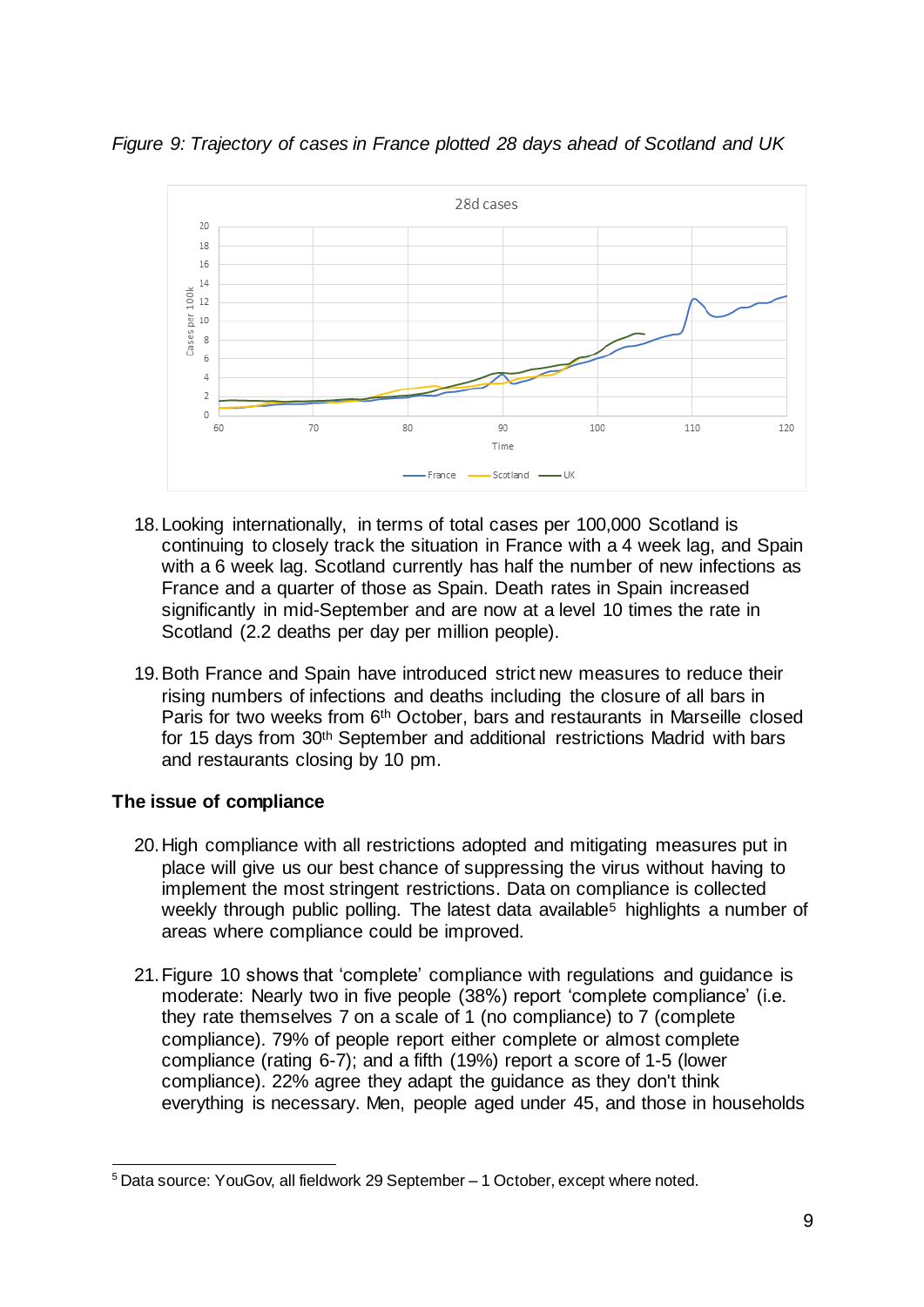with children are more likely to agree that they 'adapt' guidance than their counterparts.

22.Over time the pattern of compliance overall is fairly stable.

# *Figure 10: Claimed compliance with guidance in Scotland*

Extent to which you are following the regulations and guidance

|                  |                | $-1-3$ | $\equiv$ 4 | $\blacksquare$ 5 | $\blacksquare 6$ | $\blacksquare$ |  |  |
|------------------|----------------|--------|------------|------------------|------------------|----------------|--|--|
| Aug 4-5 3% 3%    |                | 13%    |            | 45%              |                  | 34%            |  |  |
| Aug 11-12 2% 5%  |                | 17%    |            | 40%              |                  | 34%            |  |  |
| Aug 18-19 3% 4%  |                | 12%    | 42%        |                  |                  | 36%            |  |  |
| Aug 25-26 3% 5%  |                | 14%    | 43%        |                  |                  | 33%            |  |  |
| Sept 1-2 3% 4%   |                | 13%    | 48%        |                  |                  | 31%            |  |  |
|                  | Sept 8-9 4% 5% | 11%    | 44%        |                  |                  | 34%            |  |  |
| Sept 15-16 3% 3% |                | 12%    | 42%        |                  |                  | 39%            |  |  |
| Sept 22-23 3% 5% |                | 12%    | 44%        |                  |                  | 34%            |  |  |
| Sept 29-30 4% 3% |                | 12%    |            | 41%              |                  | 38%            |  |  |

Source: YouGov (c1,000 respondents)<sup>6</sup>

j

- 23.Claimed compliance with wearing face coverings is high: only 3% in supermarkets, and 1% on public transport did not comply. However, kissing and not wearing face coverings when car sharing is more common: 6% hugged or kissed someone not in their household; 5% shared a car with someone and did not open windows / wear a face covering 'in the last week'.
- 24.Claimed compliance with the rules around not meeting in homes and meeting in groups of no more than 6 people / 2 households elsewhere is relatively good, 97% of people did not meet in each other's homes, 99% followed the 6/2 rules indoors and outdoors. Overall however, 12% said they did not comply with meeting rules.
- 25.Claimed compliance with self-isolation and quarantine is low: A UK-wide survey by King's College London (fieldwork between 2<sup>nd</sup> March and 5<sup>th</sup> April 2020) showed that of those who reported having experienced symptoms of COVID-19 in the last seven days, only 23.1% in Scotland (18.2% across the UK) said they had not left home since developing symptoms
- 26.Non-compliance is due to both voluntary and non-voluntary factors, including things like: knowledge of the rules; inability to work from home or having high contact occupations; living in shared accommodation; as well as lower motivation (due to lower individual risk of severe disease) and lack of confidence in guidelines i.e. no visible enforcement.
- 27.Over the coming period, we will work with the public and sectoral partners to review our approach to compliance and mitigations and ensure that barriers to compliance are addressed.

 $6$  Thinking about ALL of the guidance from the Scottish Government on what to do and what not to do during the Coronavirus pandemic (including distancing and hygiene measures and restrictions)..On a scale of 1-7, where 1 is 'Not at all' and 7 is 'Completely', to what extent do you feel you are following the regulations and guidance?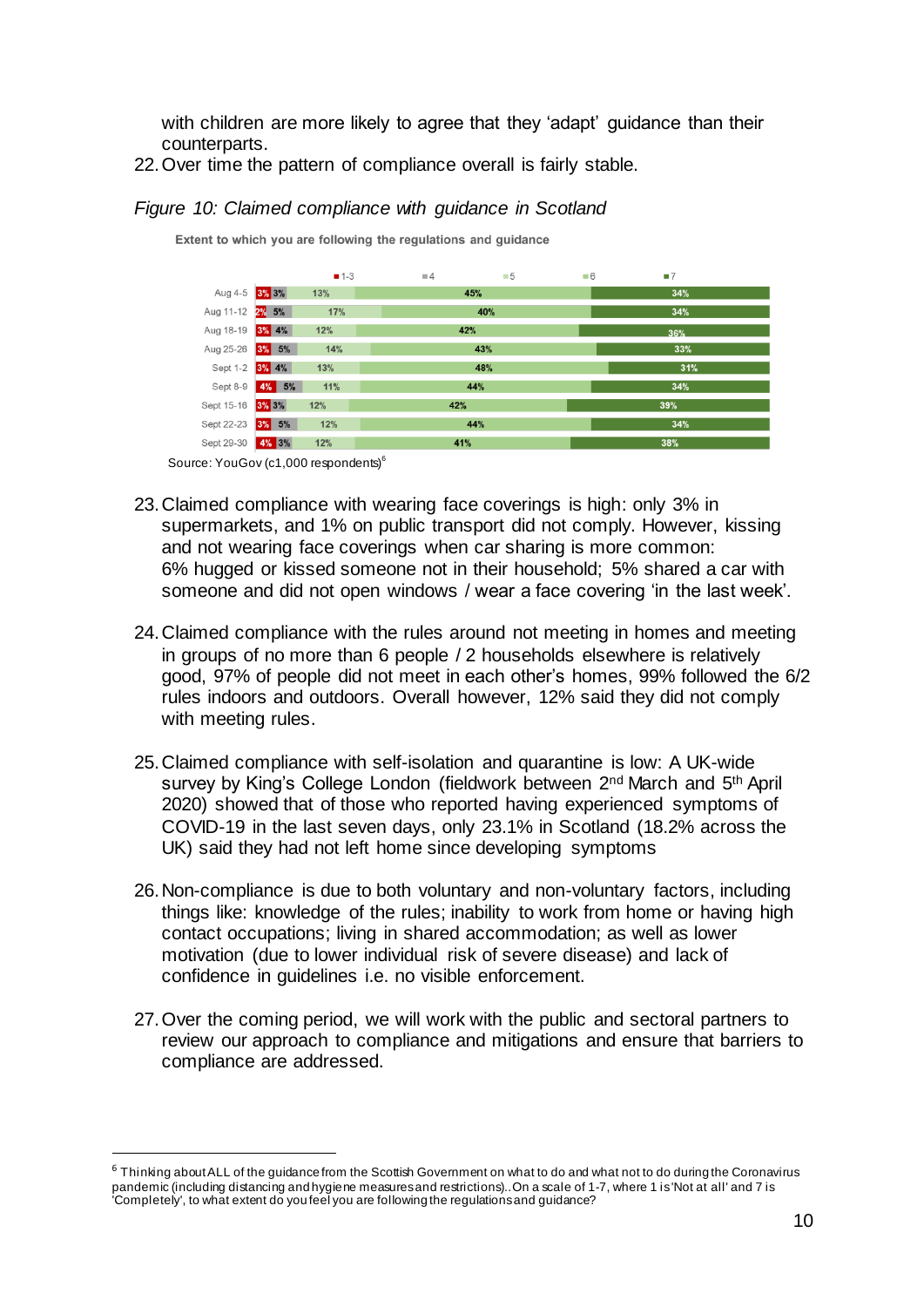# **Suppressing the virus**

28.We know that the virus spreads when people mix. The growth we are seeing now started in late July when we started to relax restrictions and people started meeting up again. It is clear that the lifting of restrictions at Phase 3 caused an increase in the R number (see Figure 11 below).



*Figure 11: Trends in R in Scotland*



- 29.The impact of opening schools, Universities and colleges is also apparent from Figure 11.
- 30.The situation is not the same now as it was back in July. We have a much enhanced Test and Protect system, there is wider use of face coverings, and businesses have become more adapt at implementing mitigating measures. So we don't have to lock back down again completely, but we need to reduce the rate of transmission and give the virus fewer chances to spread between us.
- 31.In considering what we want to do next, we are mindful of the impact of the virus and of measures to restrict its spread on people's wider health, the economy, and wider society.
- 32.We want as many as possible of the activities of daily life to continue, and for as much as possible of our economy to remain open. In particular, we support Ministers' determination to keep schools, colleges and universities open. Loneliness and social isolation is something we are very aware of and wish to minimise. In order to suppress the virus, decision-takers have to take into account the increase in transmission that arises from these settings and priorities. We are aware this poses hard choices about keeping other sectors open.

l <sup>7</sup> [https://www.nrscotland.gov.uk/statistics-and-data/statistics/statistics-by-theme/vital-events/general](https://www.nrscotland.gov.uk/statistics-and-data/statistics/statistics-by-theme/vital-events/general-publications/weekly-and-monthly-data-on-births-and-deaths/deaths-involving-coronavirus-covid-19-in-scotland)[publications/weekly-and-monthly-data-on-births-and-deaths/deaths-involving-coronavirus-covid-19-in](https://www.nrscotland.gov.uk/statistics-and-data/statistics/statistics-by-theme/vital-events/general-publications/weekly-and-monthly-data-on-births-and-deaths/deaths-involving-coronavirus-covid-19-in-scotland)[scotland](https://www.nrscotland.gov.uk/statistics-and-data/statistics/statistics-by-theme/vital-events/general-publications/weekly-and-monthly-data-on-births-and-deaths/deaths-involving-coronavirus-covid-19-in-scotland)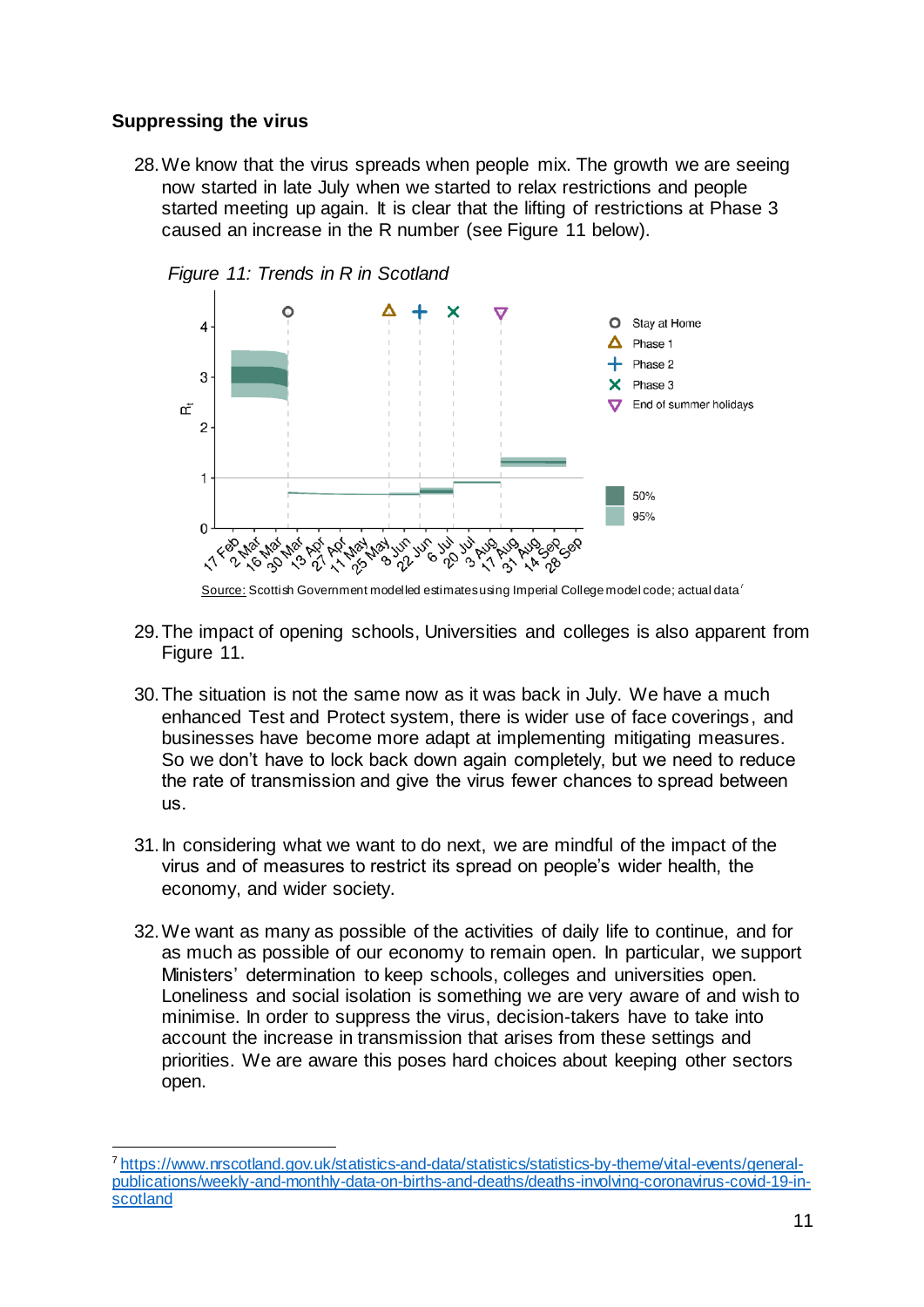33.The earlier the adoption of further restrictions, the greater the likely impact on suppressing the virus, and the greater chance we have of avoiding a longer period of more severe restrictions later on. This will also minimise the economic and social harms that could results from later and more severe restrictions..

#### **The role of hospitality in suppressing the virus**

- 34. Up to 15<sup>th</sup> July, hospitality was closed. Following entry into Phase three of the route map, hospitality reopened. Our modelling of R at that time shows that around three weeks after the opening of hospitality, R rose to 1 and above. While this cannot be entirely attributed to hospitality, it is likely to have played a significant role.
- 35.From the details of interviews that have been completed as part of Test and Protect at the time of reporting, we can see that the percentage of individuals who have tested positive for Covid-19 and who have reported hospitality exposure (pubs, restaurants, cafes etc.) has been consistently over 20% in September and up to 26% in the period from the end of July to the beginning of October. All ages are included but of the 26%, half were in the 20-39 age group.
- 36.Figure 12 below shows the percentage of individuals who have tested positive for Covid-19 that reported having visited a venue or taken part in a recreational activity within 7 days of their symptoms developing or receiving a positive test.



*Figure 12: Percentage of Covid-19 cases that were exposed to different settings per week*

37.The data do not indicate where people who have tested positive were infected. It is not a measure of causation except if there is a clear and bounded outbreak. However it does highlight that people who have been infected have been in hospitality settings where they could have spread the virus to others. As the levels of virus in the community rise, this consideration becomes more important.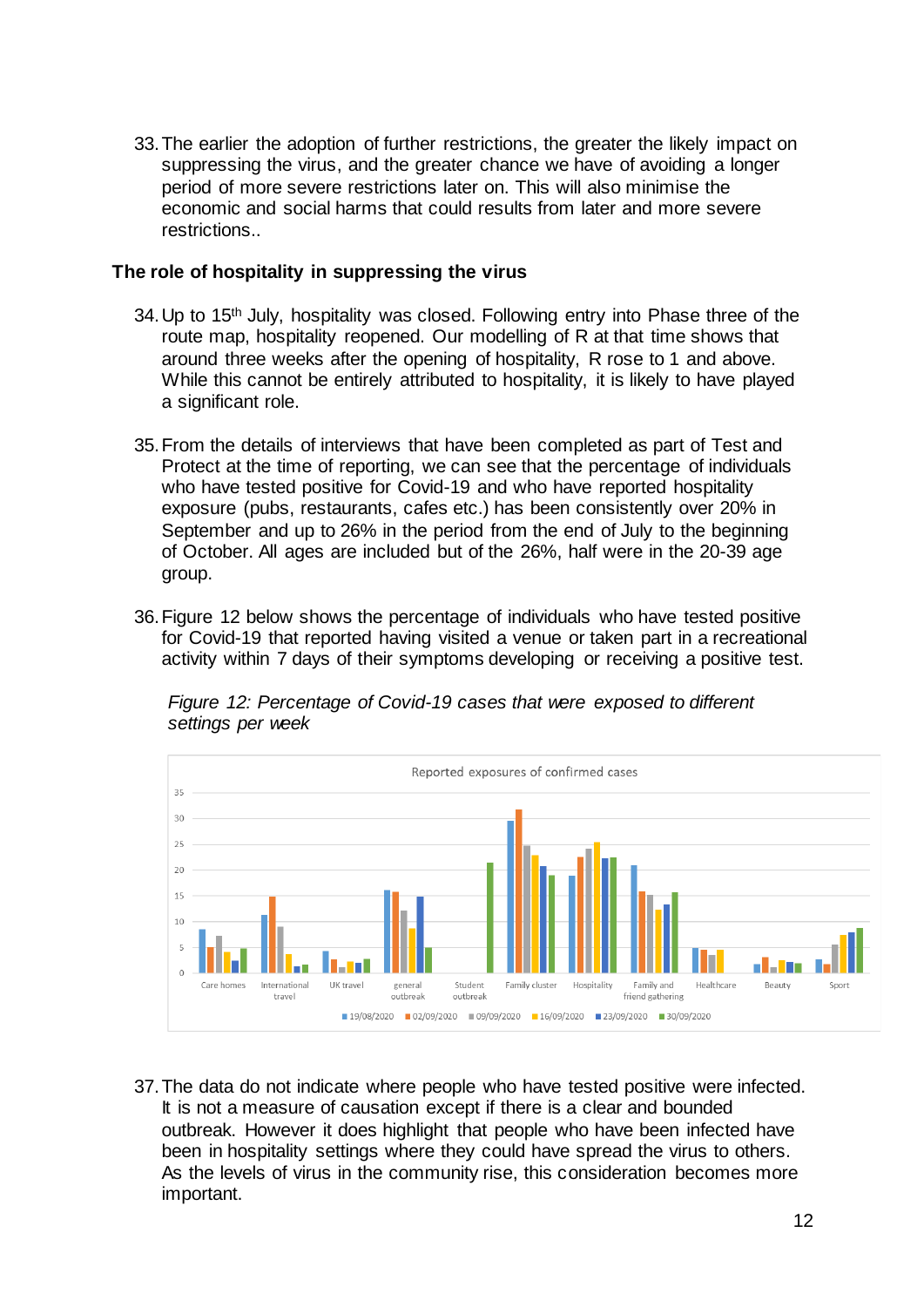- 38.Finally, the scientific data around transmission highlight that the biggest risks for transmission are associated with close contact with an infected individual for a prolonged period of time. Each place an individual visits brings different risks depending on a range of factors, such as the mix and number of people present, the amount of time individuals are likely to spend there, the ability to maintain 2m distancing, the likelihood of pinch points where people might gather (e.g. toilets, entrances and exits), the standard and type of ventilation, the likelihood of people touching surfaces and goods, and the potential for noise.
- 39.Looking at these factors, any indoor setting where the public mixes freely with members of different households and people of different age groups carries a number of risks. Hospitality therefore presents one of the highest risks. Generally this setting involves people of different ages with different individual risk profiles mixing with other households, or being seated in close proximity to other households, for more than 15 minutes. Depending on the nature of the premises, ventilation may be a problem and controlling the movement of people within the premises is difficult. Keeping surfaces clean is another challenge. Raised voices may be more likely in a crowded environment and the wearing of face masks may not be possible, presenting additional risks. A key risk factor is the 1m distancing arrangement, as evidence suggests that 1m distancing carries between 2 and 10 times the risk of 2m distancing.
- 40.The risks in hospitality are exacerbated by some behaviours. As people will generally visit with family or friends they will naturally be less concerned about distancing and this behaviour will also be influenced by the disinhibiting impact of alcohol.

#### **The likely impact of new measures**

41. New National restrictions on household visiting introduced on 22<sup>nd</sup> September should help to reduce the spread of the virus.

**However, without further interventions our modelling shows that new infections are likely to continue to increase and could hit a peak similar to that experienced in March during October** (see Figure 13 below)**.**